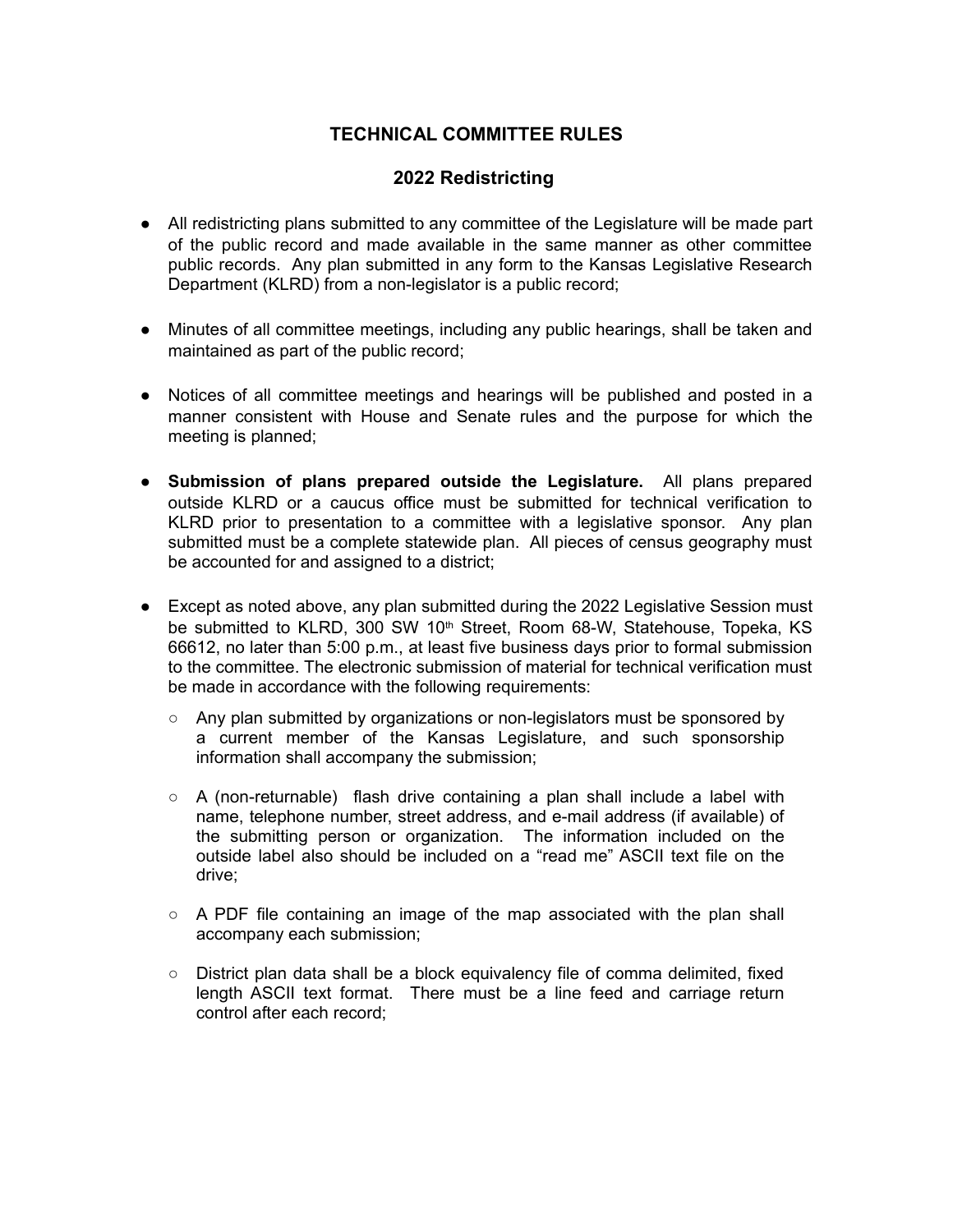$\circ$  This block equivalency file shall contain Block ID (15 digits) and District ID (3) digits). District ID should always contain leading zeros ("008"). The following is a sample:

BlockID, DISTRICT

"200019501000101 ","008" "200019501000102 ","008" "200019501000103 ","008" "200019501000104 ","008" "200019501000105 ","008" "200019501000106 ","008"

- $\circ$  Any plan submitted in electronic form must be accompanied by a statewide map depicting districts comprising the plan. Such maps must be provided as a PDF image. Maps must contain sufficient detail to permit accurate identification of locations of district boundaries. In addition, electronic submissions must be accompanied by a report that includes an enumeration of the total population of each district, the absolute and relative deviation from the ideal population of each district (expressed as a percentage), the overall deviation of the plan (computed from the largest and smallest districts), the number and percentage of persons of each of the five single race categories, the number of persons of two or more races and of persons of Hispanic origin (all races) in each district, and the number and percentage of voting age population for those same racial and ethnic groups (This information will be used for comparison purpose during the technical review process).
- **Staff Review of Plans**. Any plan submitted to the committee must be a complete statewide plan so the proposal can be evaluated for technical compliance with committee guidelines. All pieces of census geography must be assigned to a district.
	- Non-partisan staff review of any such plan will be to determine whether the plan complies with committee guidelines. KLRD is not responsible for converting or translating electronic files that do not comply with the format and content requirements contained in these rules. KLRD is not responsible for notifying the submitting individual or organization of errors or technical problems with a submission prior to notifying the committee of such matters. KLRD is not responsible for providing technical support to persons or organizations that desire to prepare and submit a plan for consideration by the committee.
	- Technical Requirements for Plans.
		- All plans submitted to the committee must be based on the same PL. 94-171 population figures and U.S. Census TIGER® 2020 for Redistricting geography used for redistricting by the Kansas Legislature. In accordance with Kansas law, congressional, Kansas House, Kansas Senate, and State Board of Education (SBOE) districts must be based upon the 2020 Census from the actual enumeration conducted by the U.S. Bureau of the Census. [*Note*: The Secretary of State is no longer required to reapportion the state population of students and military members for redistricting purposes.];
		- The entire state must be included in the plan;